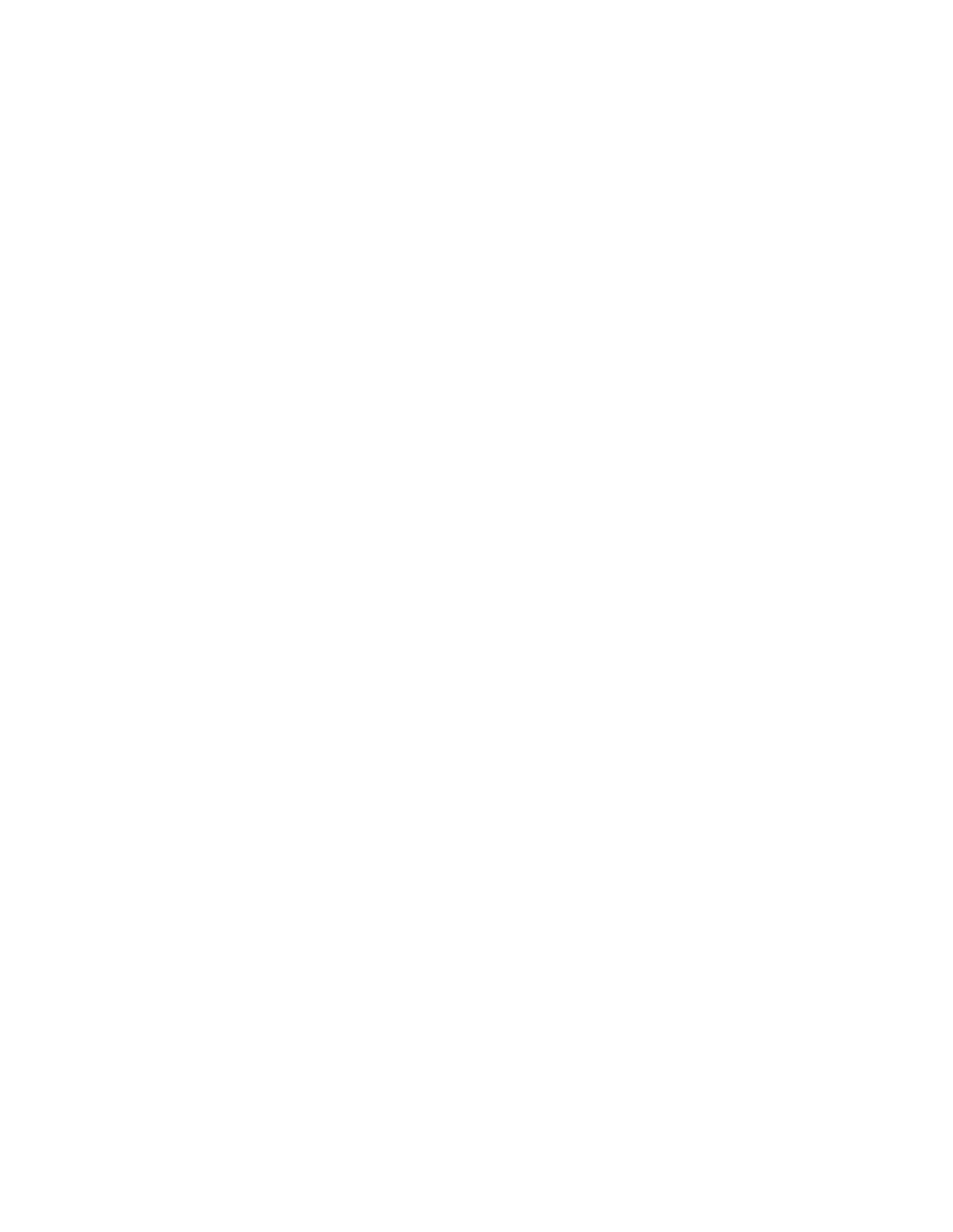#### **ST. JOHN'S LUTHERAN PRESCHOOL 1260 Webster St. Tecumseh, NE 68450**

#### **Contact Information**

| Preschool emailstjohnspreschool1419@gmail.com |
|-----------------------------------------------|
|                                               |

#### **Preschool Committee**

#### **Mission Statement**

St. John's Lutheran Preschool is a place where children are encouraged to develop their own unique, individual potentials and talents in a Christian setting. It is our goal to help them develop a feeling of self-confidence in an environment where they have the freedom to be curious, to be creative, to experiment, to touch and to learn.

St. John's Lutheran Preschool is operated under the auspices of St. John's Evangelical Lutheran Church, Tecumseh, Nebraska. The program is administered through the Preschool Committee, under the direction of the Board of Education.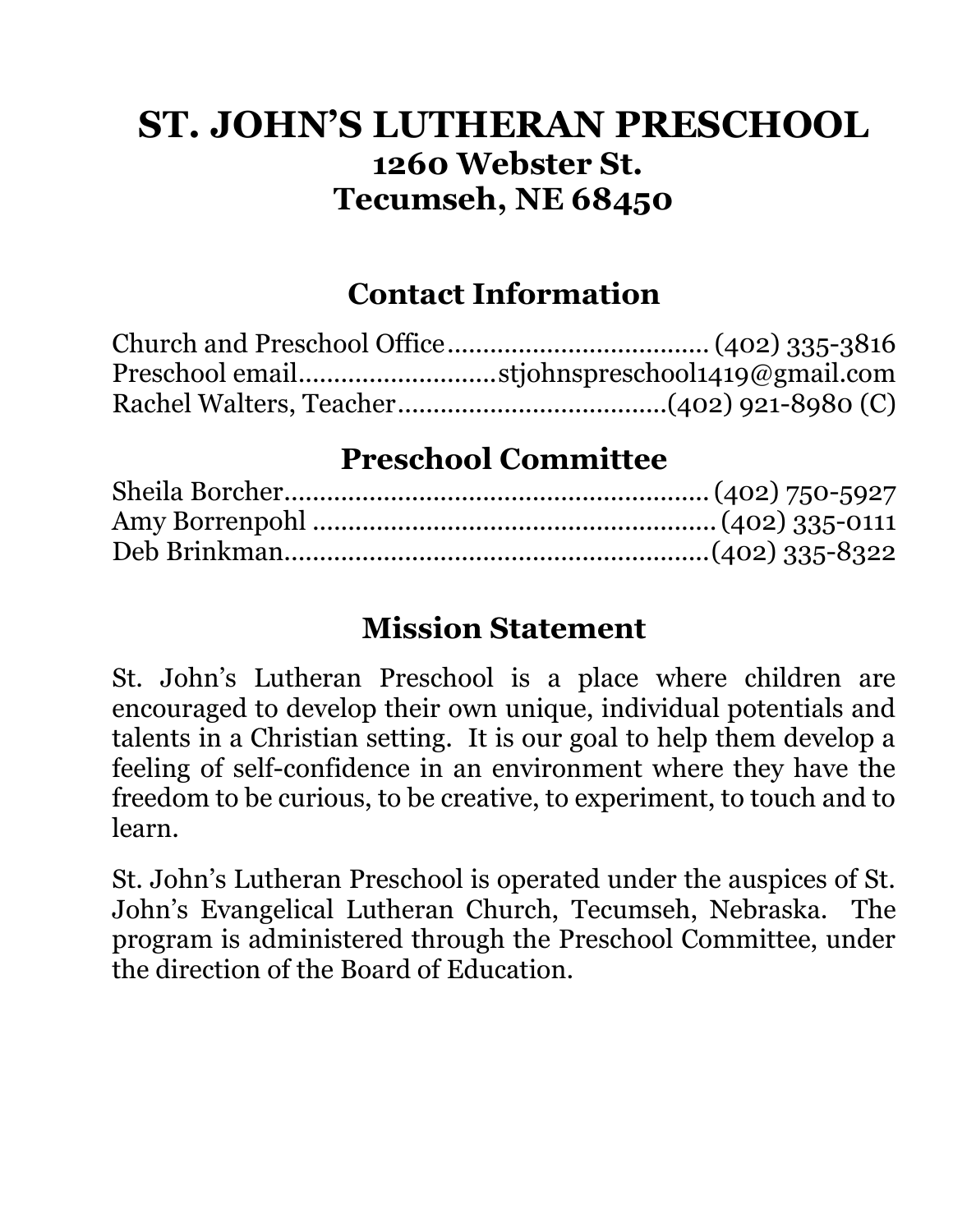## **St. John's Lutheran Preschool Goals**

The purpose of St. John's Lutheran Preschool is to offer a Christian environment where each child can grow socially, intellectually, creatively, physically and spiritually. The preschool will provide activities to build a strong foundation for future learning experiences.

**Social Goal:** Children will grow in independence, self expression, self control and confidence.

**Language and Literacy Goal:** Children will increase their vocabulary and language skills, grow in their understanding of phonological awareness, letters, words and print, exhibit an appreciation for books and demonstrate comprehension skills.

**Math Goal:** Children will grow in their understanding of relationships, numbers, patterns, geometry, spatial sense and measurement.

**Science Goal:** Children will learn about the physical properties of objects, enhance their understanding of living things and develop respect for their natural surroundings.

**Creative Arts Goal:** Children will engage in activities which foster creative and individual expression, self esteem and imagination.

**Physical Development Goal:** Children will grow in gross and fine motor coordination, eye-hand coordination and eye-foot coordination.

**Spiritual Goal:** Children will grow in their love, faith and knowledge of our Lord and Savior, Jesus Christ and develop values which are part of Christian behavior and beliefs.

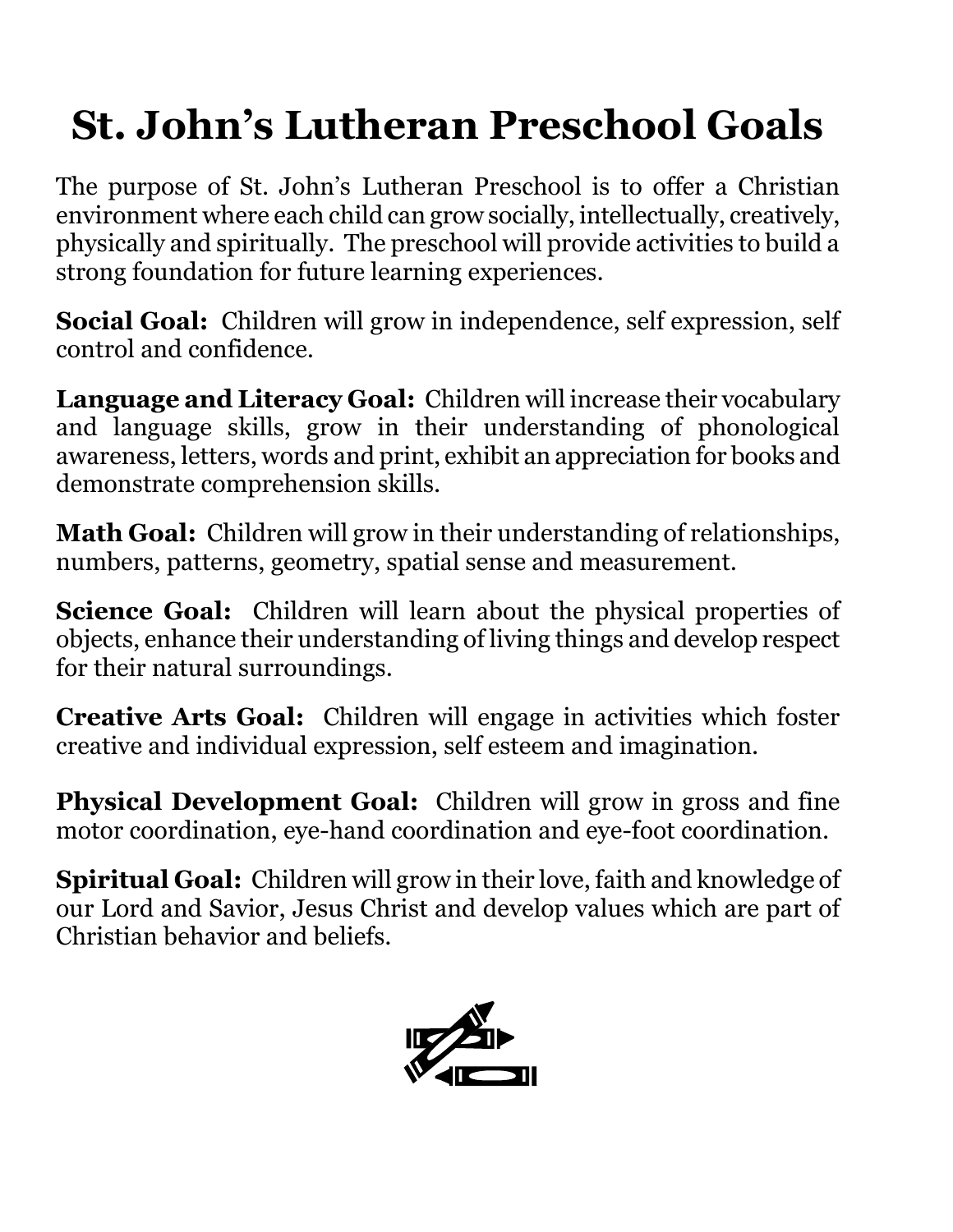#### **Enrollment**

Admission is open to any fully potty-trained child who is *threeyears-old on or before August 1 st* of each year. Such children are to be eligible for kindergarten within the next two years.

St. John's Lutheran Preschool admits students of any race, color, national and ethnic origin to all the rights, privileges, programs and activities generally accorded or made available to students at the school. It does not discriminate on the basis of race, color, national and ethnic origin in administration of its educational policies, admissions policies, scholarship programs and other school administered programs.

The following order has been adopted for admission into St. John's Lutheran Preschool:

- 1. Children previously in the program
- 2. Children of St. John's Evangelical Lutheran Church
- 3. Children on the waiting list

Registration for the coming term will begin in **March**. Those children previously enrolled in the program and those who are members of St. John's Lutheran Church have priority until **May 1st** of the current year to enroll. After that date admission is equally open to all that apply until **July 1st** or until sessions are filled.

#### **License**

St. John's Lutheran Preschool is licensed by the State of Nebraska Department of Health and Human Services. At no time will the preschool exceed its licensed capacity.

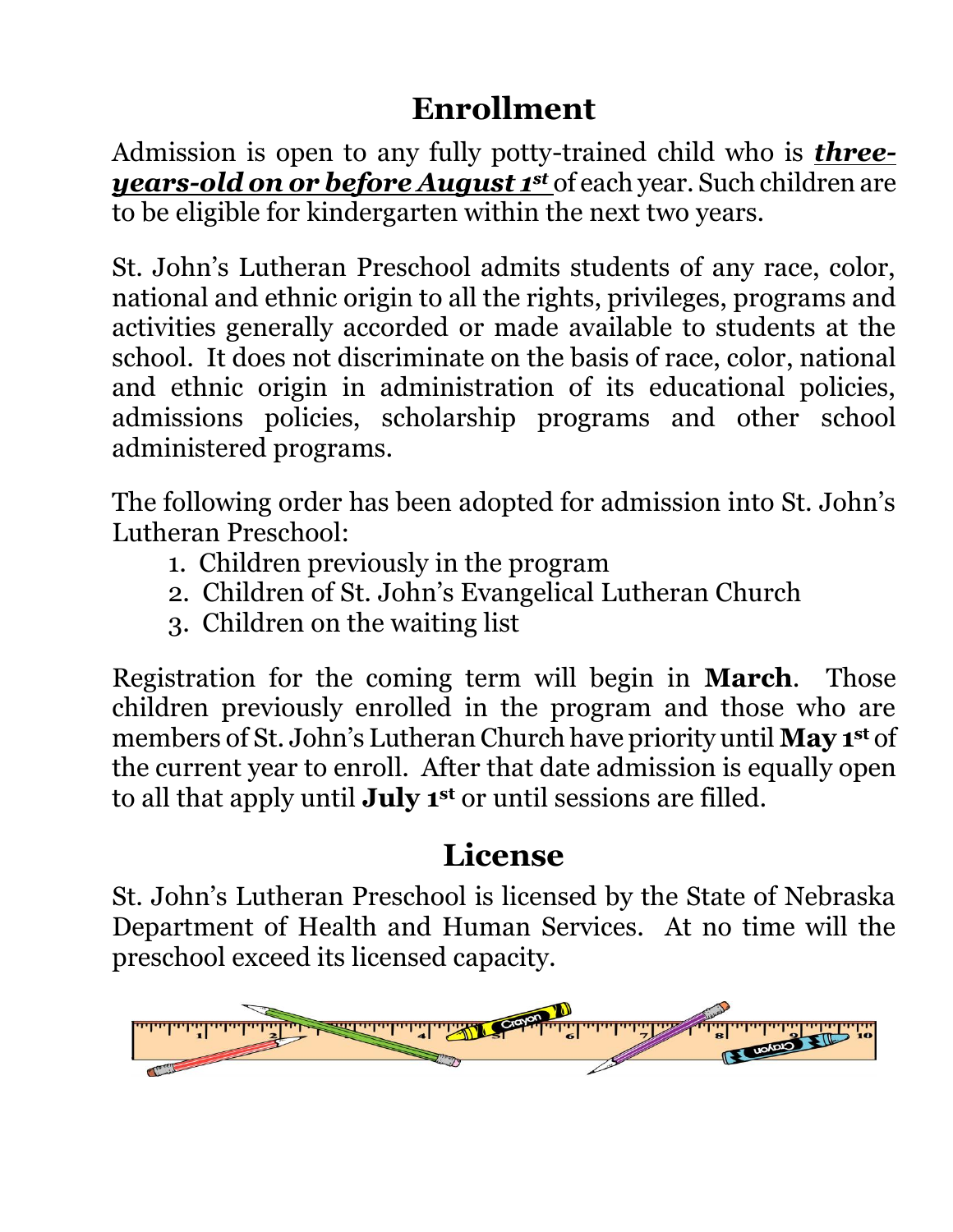#### **Tuition**

An annual non-refundable \$30.00 materials and registration fee is due upon notification of acceptance.

**Tuition is due by the 5<sup>th</sup> of each month**. A tuition envelope is provided for your convenience. Checks should be made payable to *St. John's Lutheran Preschool* and may be brought in the tuition envelope to the Preschool.

If tuition has not been received by the **15th**, it will be reviewed with the family. If tuition is not paid by the **30th** of the month, enrollment will be terminated until further notice. Children cannot register for the following year if tuition is in arrears.

**The first tuition payment is due the week of September 5th**. Since August and May are ½ months, the two months are combined and tuition is due in May. **Individuals whose checks are returned due to insufficient funds will be charged a \$15.00 processing fee.**

| <b>Session</b>  | <b>Monthly Tuition</b> |
|-----------------|------------------------|
| 5 days per week | \$130.00               |
| 3 days per week | \$100.00               |
| 2 days per week | 80.00<br>$\mathbf{s}$  |

No refund should be expected for incidental absences. In the event of prolonged illness of three weeks or longer, the charge will be prorated, but not less than half tuition. When enrolling in mid-year, the registration fee will be ½ and May tuition will be ½.

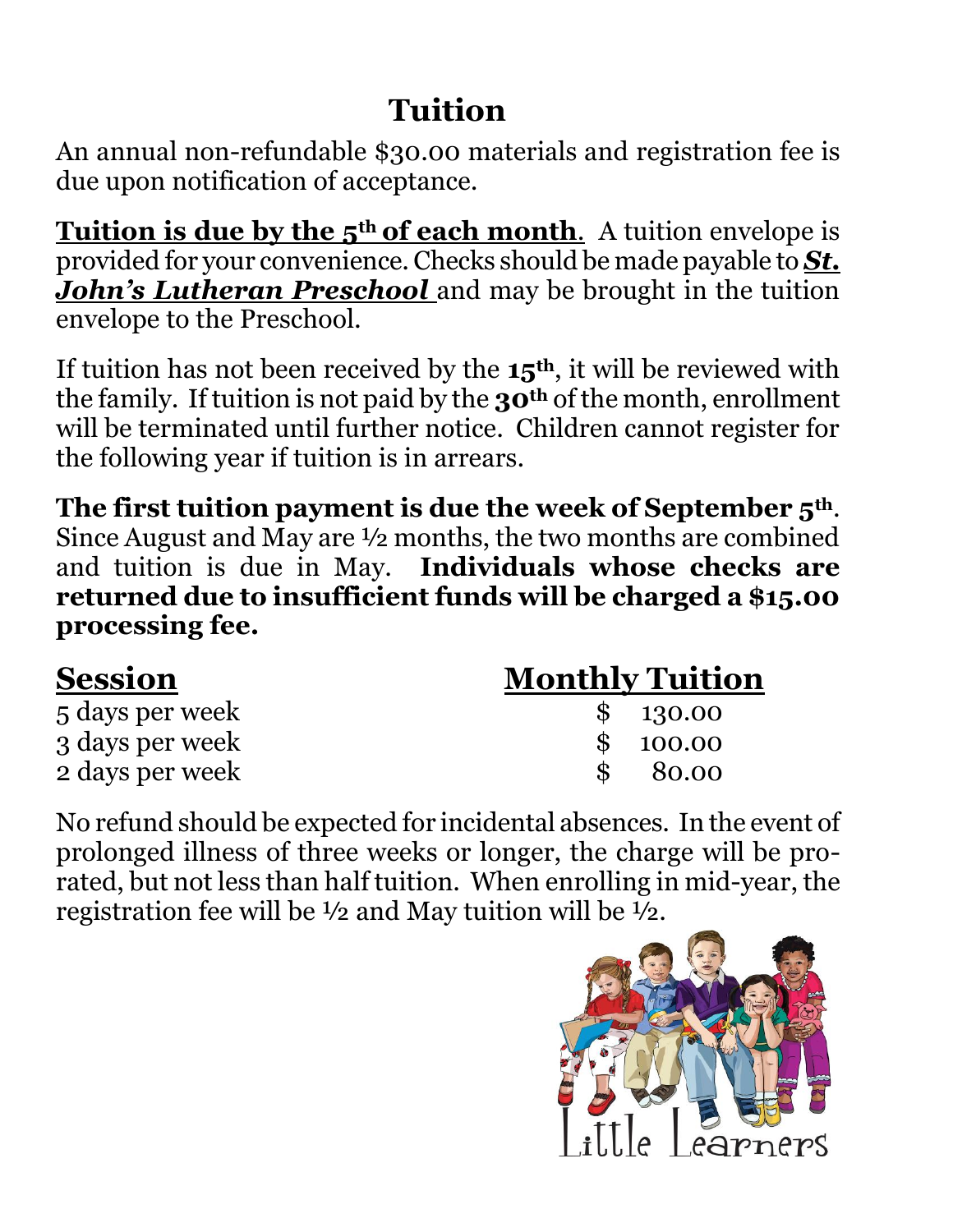#### **School Hours**

St. John's Lutheran Preschool offers a five, three, and two day program for three thru five year olds. The three day program operates on Monday, Wednesday, and Friday from 8:30-11:30 a.m. The two day program runs on Tuesday and Thursday from 8:30-11:30 a.m. Please do not bring your child to preschool before 8:00 a.m. Please be at preschool by 11:30 a.m. to pick up your child. If someone other than the parent or regular driver will be picking the child up, please notify the teacher ahead of time either verbally or with a written note.

#### **School Cancellations**

In the event of bad weather, if there is no public school, there will be no preschool. If public school begins one hour late, preschool will start at 9:00 a.m. If the public school begins two hours late, there will be no preschool. The preschool calendar allows five missed snow days for the five day class, three missed snow days for the three day class, and two missed snow days for the two day class. These days will not be made up. If the number of missed days exceeds 5/3/2, the schedule will be altered.

#### **School Insurance**

Children attending preschool are covered by insurance while at school.

#### **Attendance**

All children are expected to attend regularly. It is assumed when you register your child that it will be for the full year unless an unexpected emergency occurs such as illness or a move from the community. If there is a move to be made, please notify the teacher at least two weeks before the child is taken out of preschool.

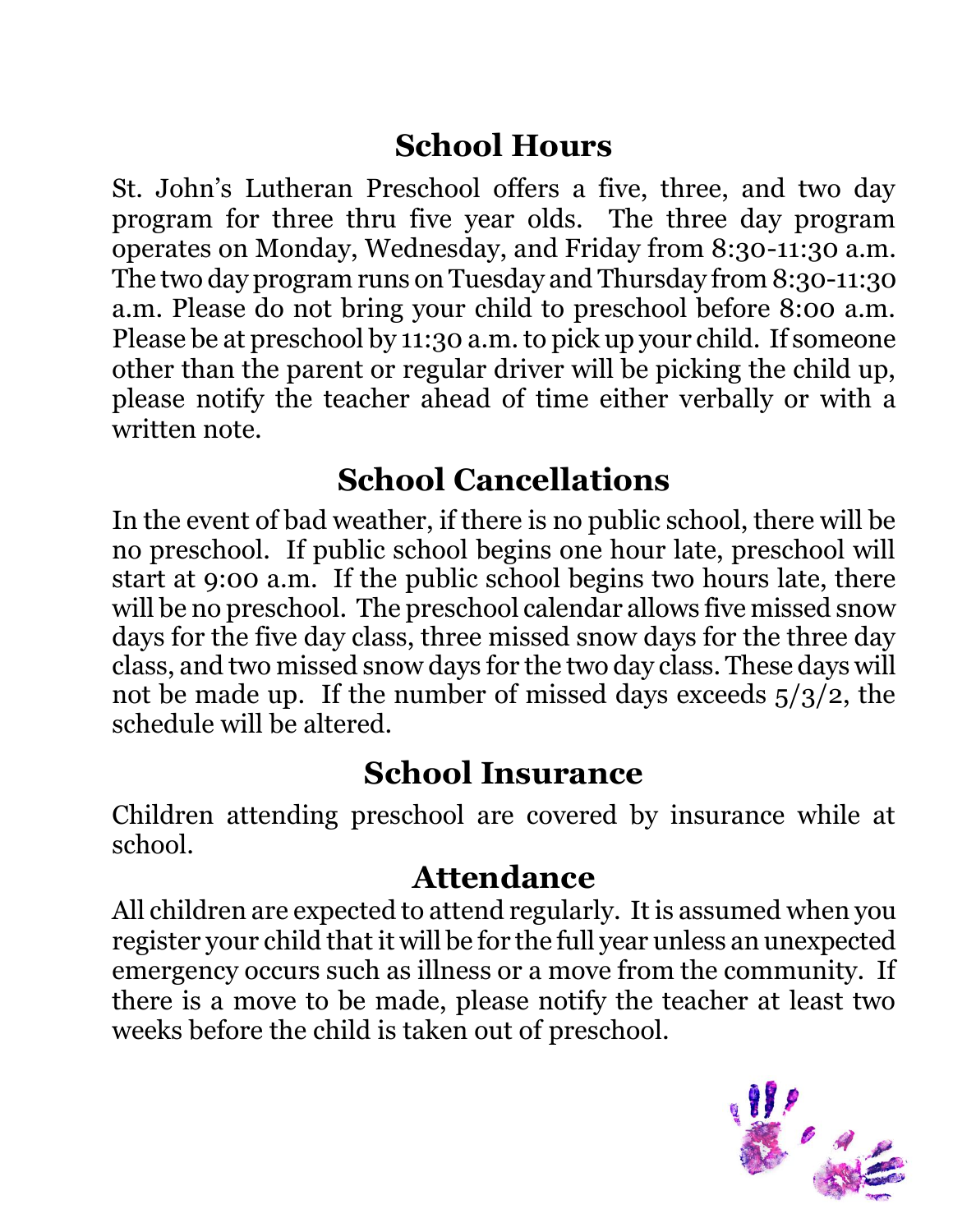#### **Sickness**

If your child has a persistent cold, high fever, or any communicable condition, such as influenza, COVID-19, diarrhea, ring worm, impetigo, head lice, pink eye, or scabies, please keep him/her at home. **Please notify Mrs. Walters on her cell phone before 8:30 a.m. if your child will not be present that day. Please leave a message on her voicemail if she can't be reached.** If a child becomes ill during the course of the day, the parents will be contacted to come and pick up the sick child. Parents of all enrolled children will be notified on the same day Preschool is informed of a communicable illness by a text message or phone call.

#### **Disaster Preparedness Plan**

In the event of an emergency situation and the children cannot stay at the childcare premises, the children will be taken to the parsonage. The children will remain at this location while parents or their emergency contact is notified of the situation. If the emergency affects the whole neighborhood and the children cannot remain in the area, they will be transported to Johnson County Central School. Every effort will be made to contact parents or the alternate emergency contact as soon as the children are safe. Children will only be released to you or your alternate contact. The Preschool staff will remain with and care for your child during an emergency to ensure your child's safety.

#### **Emergency Phone Calls**

Emergency calls may be made to the church and preschool office at **402-335-3816**. The phone numbers of preschool staff are listed in the front of this handbook, should you need to call them at home.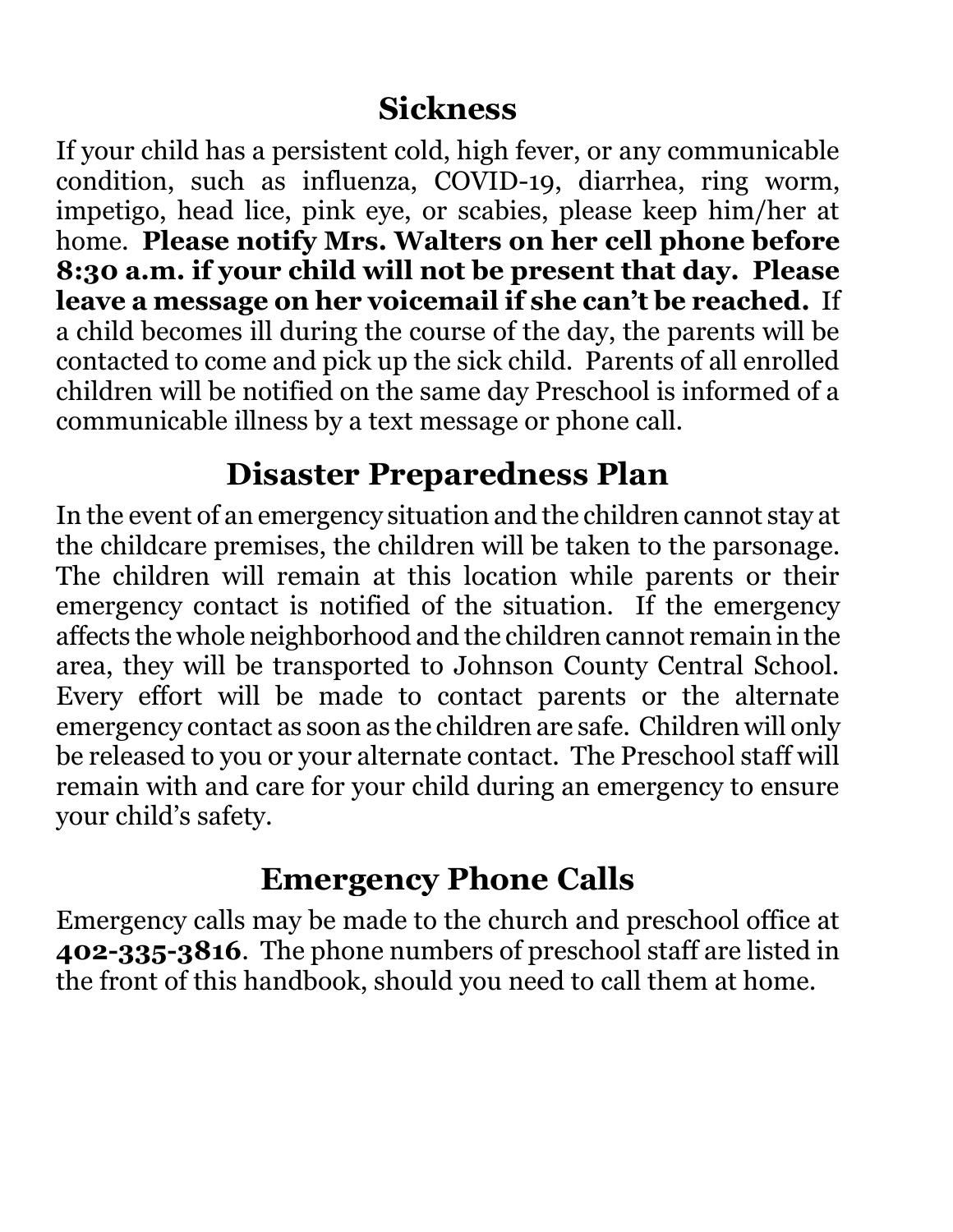#### **Visiting School**

Visitors are always welcome at St. John's Lutheran Preschool. Parents are invited to visit any time. All visitors should please notify the teacher in advance.

#### **Snacks**

St. John's Preschool will provide snacks. If you would like to send a special snack for the whole class on your child's birthday, please let me know in advance.

#### **Transportation**

If children are taken from the facility we will use the Handi-bus or parents may transport their children. Parents will be informed and asked to sign a permission statement when leaving the facility.

#### **Clothing**

Choose casual, washable clothing that the child can easily slide up and down when going to the bathroom. Please send a clean change of clothes (including underwear and socks) in a gallon sized zip-lock bag, to be kept at school. **Children should wear closed-toed shoes for safety reasons.** NO flip-flops please. Dress your child for the weather, as we will be going outside whenever possible.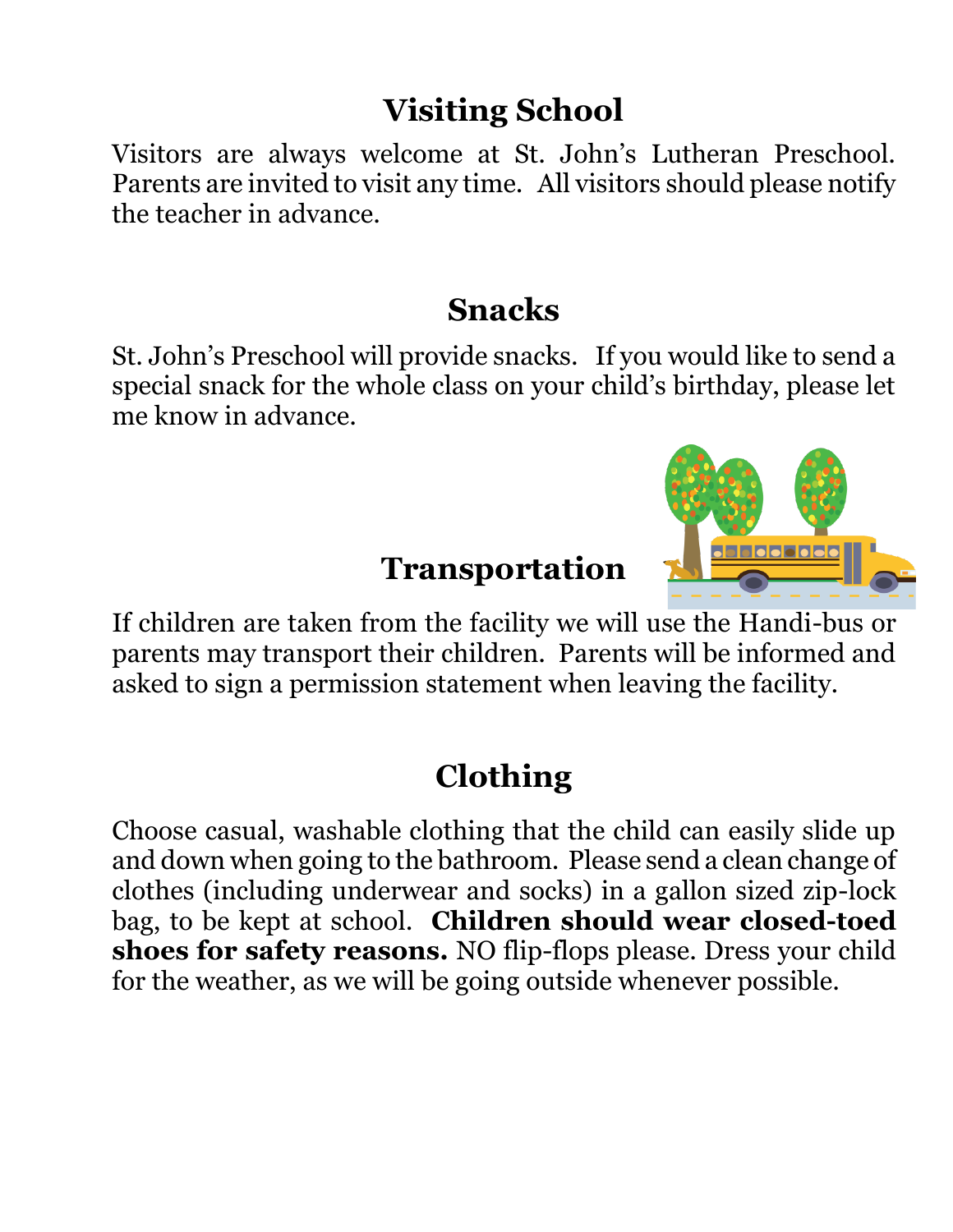#### **Preparing Your Child**

At first, most children need help adjusting to the new situation of preschool. Parents may help by talking about preschool, explaining the activities, and briefly telling the child about the daily schedule in the back of this handbook. Parents should expect the child to take some time to adjust and realize that it is not unusual for a child to cry when his/her parent first leaves, but then stops once the parent is out of sight. **A firm, quick good-bye at the door usually helps the child adjust more quickly.**

#### **Discipline**

Discipline in St. John Lutheran Preschool Program is meant for welfare and growth of all those who attend. Discipline is an extension of the home into the school. When discipline is not consistent in the home, it will be seen in the child's behavior at school. So, it is imperative that both the parents and school are in agreement about discipline. As our Lord and Savior Jesus has won the forgiveness of sins on the cross and gives us new life in Baptism, we seek to exhibit a life that is reflective of that gift of salvation. Do we do these things perfectly, absolutely not. That is why we need the grace and forgiveness that Christ gives. It is grace and forgiveness that we seek to reflect in our relationship between students, teachers and parents.

St. John's Lutheran Preschool uses a problem-solving approach to deal with inappropriate behavior and social conflict. When a situation arises, an adult acknowledges each child's feelings, gather information, and restates the problem. Then the adult asks the children for possible solutions to try. Once a solution is agreed upon and follow-up support is provided when necessary.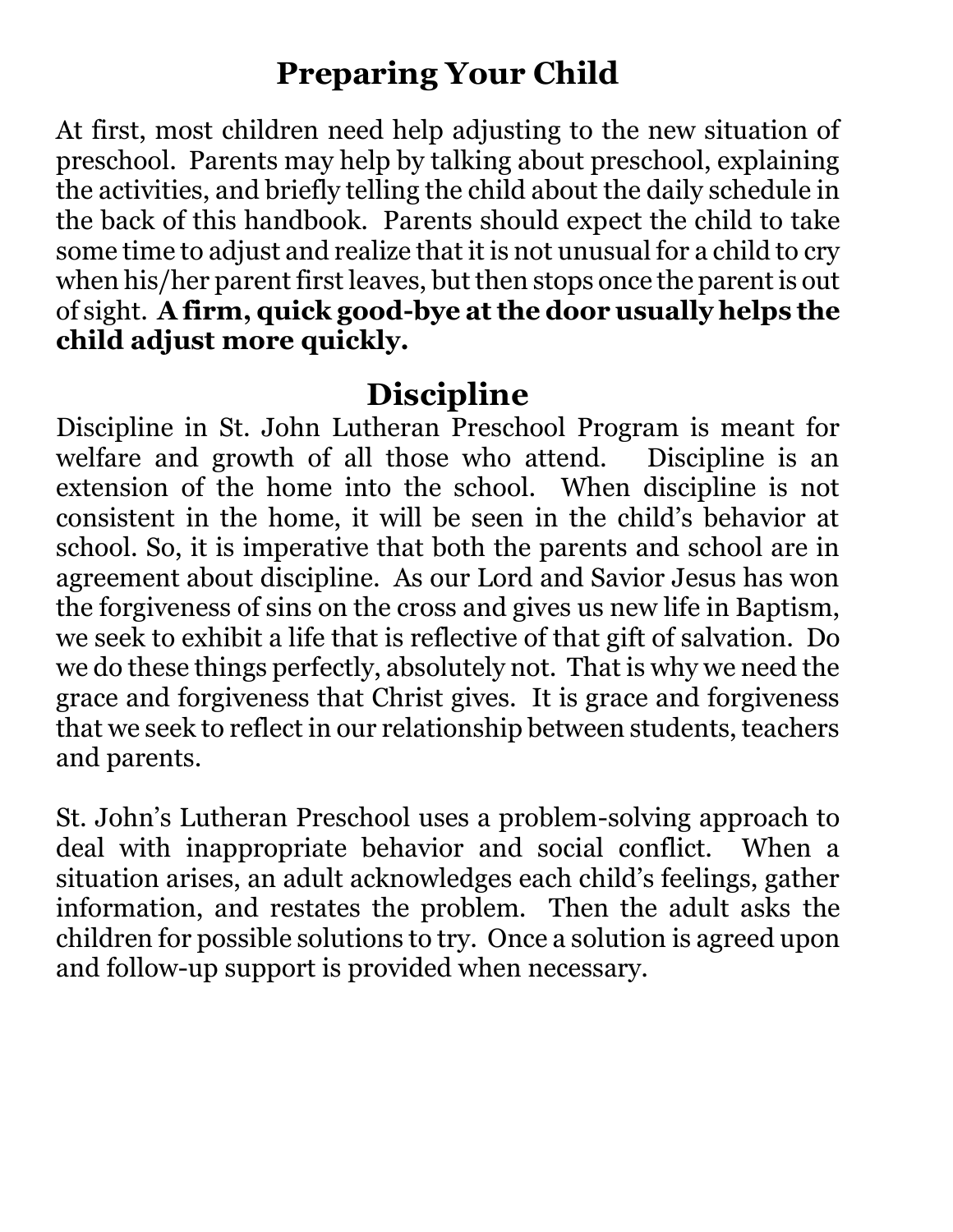In the event when there are a significant number of behavioral incidents that happen throughout the school year, the school will ask for a meeting with the parents to determine the next steps. If a cumulative number of significant behavioral incidents continues, it may lead to a suspension for a time to be determined by the St. John's Board of Education.

In the event of physical behavior (i.e. bullying, hitting etc) your child will be suspended for the remainder of the day and a meeting will be scheduled to discuss the child's actions.

Every child is a gift of God and we are honored to be teaching your child but you are the one giving the charge by God to raise them. It is the desire of St. John's Lutheran Preschool to assist in any way we can to work with the parents in the education of their children.

#### **School Supplies**

A **backpack at least 11" X 18**" should be carried to and from preschool **EVERY** day. Please mark the child's name clearly on it.

- One container of antibacterial/Clorox wipes
- One box of Kleenex
- Two rolls of paper towels.
- Requested "show-and-tell" items listed in a weekly newsletter.
- One extra change of clothes (including socks and underwear) in a gallon-sized zip bag. Please mark the child's name on it.

Other than requested items, we ask that toys from home *not* be brought to preschool. If your child has a strong emotional attachment to a certain object, please discuss this with the teacher ahead of time.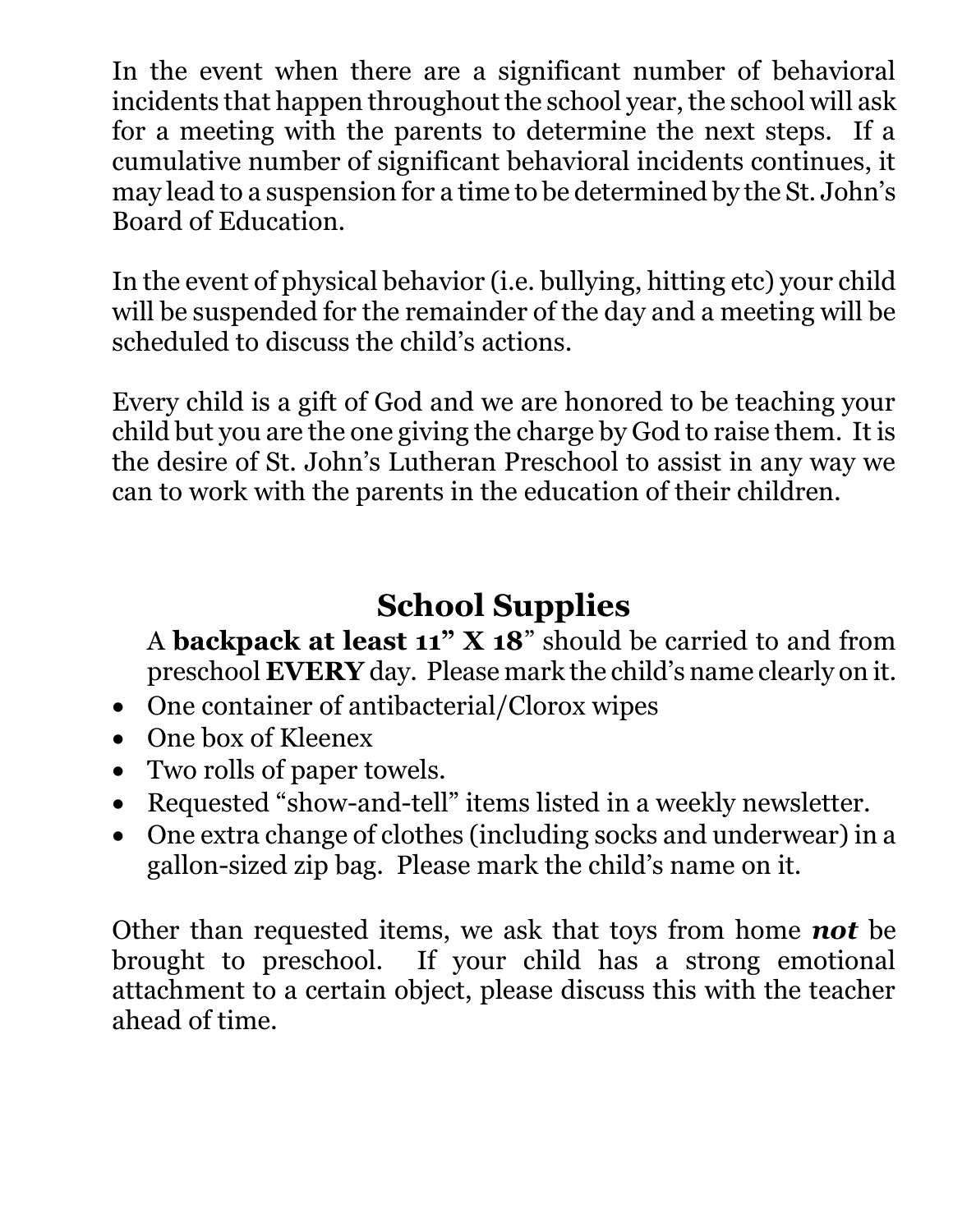

# Preschool schedule

**(may be changed)**

|                            | (may be enangea)<br>8:00 – 8:30 Arrival & Morning Table Time |
|----------------------------|--------------------------------------------------------------|
| $8:30 - 8:45$ Calendar     |                                                              |
| $8:45 - 9:00$              | <b>Music &amp; Movement</b>                                  |
| $9:00 - 9:20$ Circle Time  |                                                              |
| 9:00                       | <b>Chapel (Wednesdays)</b>                                   |
| $9:20 - 9:40$ Snack Time   |                                                              |
| $9:40 - 10:00$ Center Time |                                                              |
|                            | $10:00 - 10:30$ Small Group Time                             |
|                            | 10:30 - 11:00 Large Motor Time                               |
|                            | 11:00 - 11:25 Jesus Time / Social Skills / Journals          |
| $11:25 - 11:30$ Dismissal  | $\blacksquare$                                               |

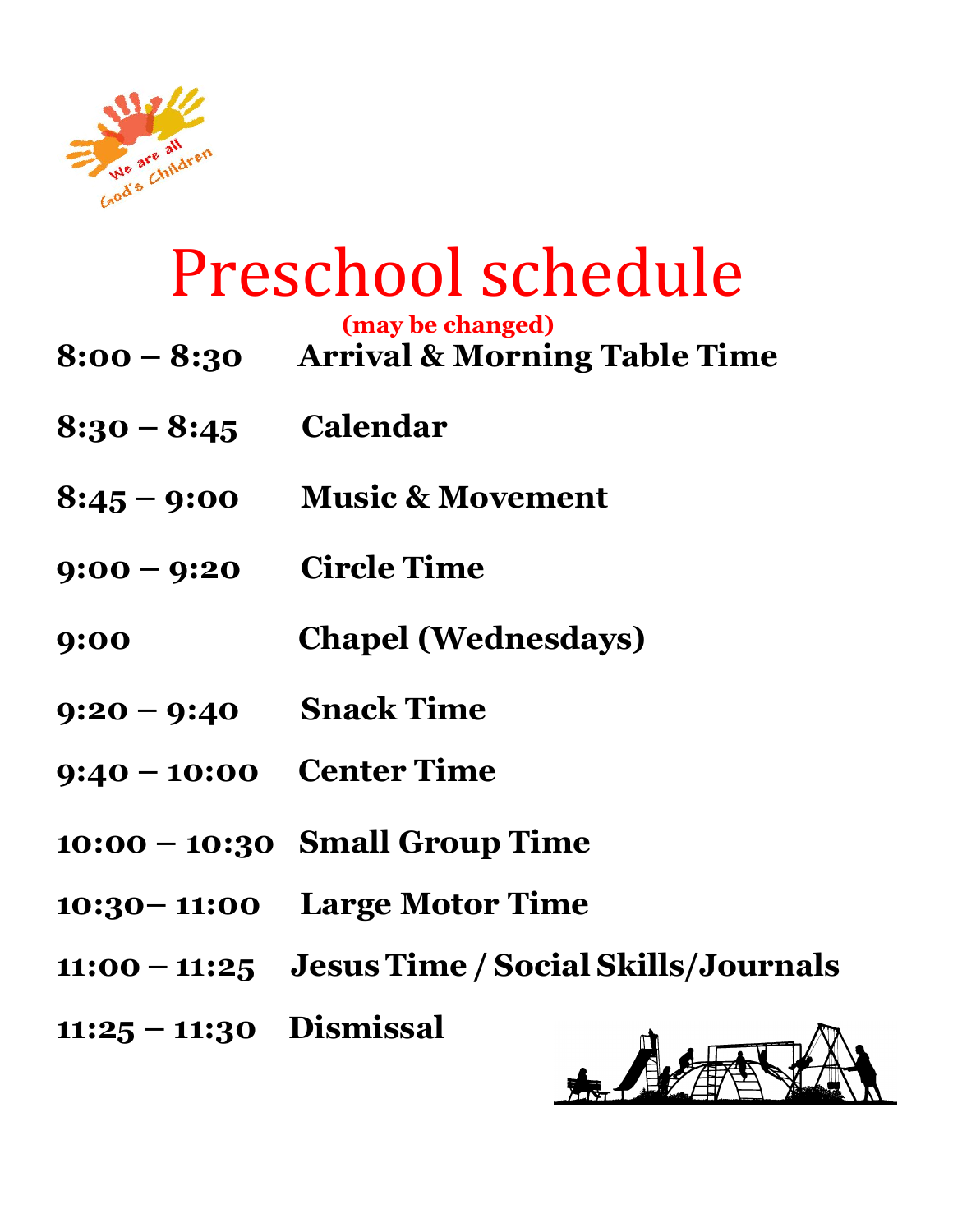# Preschool calendar 2020-2021

| November $25^{th} - 27^{th}$ Thanksgiving Break—No School                   |
|-----------------------------------------------------------------------------|
| December 21 <sup>st</sup> – 31 <sup>st</sup> ………… Christmas Break—No School |
| January 1 <sup>st</sup> – 4 <sup>th</sup> …………………… Winter Break – No School |
|                                                                             |
| February 11 <sup>th</sup> - 12 <sup>th</sup> Teacher Workday - No School    |
| March $11^{th}$ & $12^{th}$ Teacher Workday – No School                     |
|                                                                             |
| May 13 <sup>th</sup> Graduation & Year End Program                          |
| May 14 <sup>th</sup> Last Day of Preschool/Park Field Trip                  |

\*\* Notice: Extra days off may occur at JCC discretion.